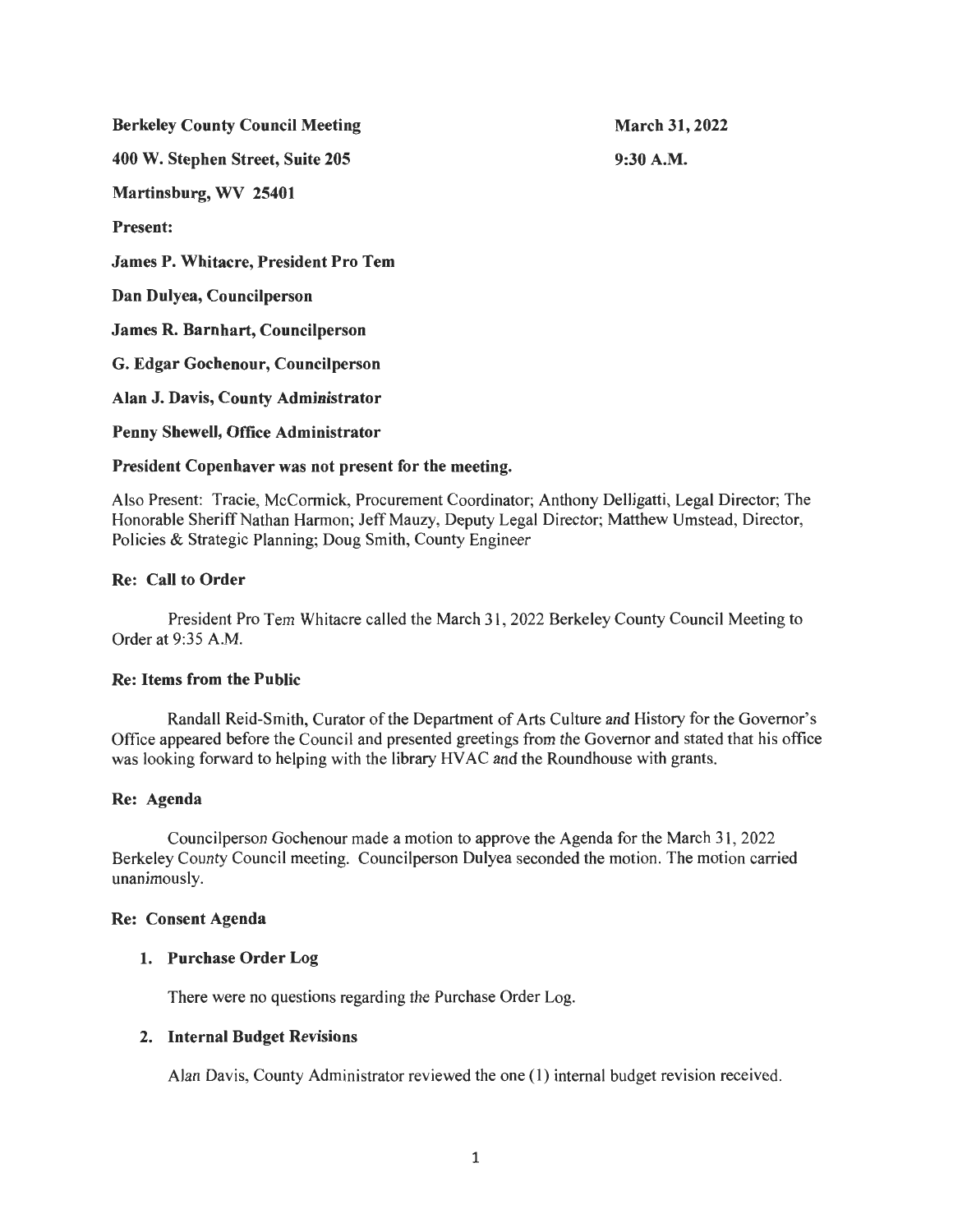## 3. Changes in Status

President Pro Tern Whitacre stated that a new hire recommendation was received from the Honorable Sheriff Nathan Harmon for D'Von J. Dorsey as a Deputy effective April 15, 2022 with an annual salary of \$51 ,692.

President Pro Tern Whitacre stated that a change in status was received from Mike Laing, Chief Court Marshal for Thomas Knock to be promoted to Sergeant Deputy Court Marshall effective April 1, 2022 with a salary increase from \$35,872 to \$39,909.

## 4. Approval of Minutes

There were no changes to the March 17, 2022 Berkeley County Council meeting minutes.

Councilperson Barnhart made a motion to approve the March 17, 2022 Berkeley County Council meeting minutes. Councilperson Dulyea seconded the motion. Vice President Whitacre abstained due to absence. The motion carried.

## 5. Council Calendar

President Pro Tem Whitacre reviewed the Council calendar for the month of April.

Alan Davis, County Administrator reviewed the upcoming meetings.

## 6. Board and Commission Calendar

President Pro Tern Whitacre reviewed the Board and Commission calendar for the month of April.

## 7. Proclamation Fair Housing Month

8. Bond Reduction - South Brook, Section 1, Phase 1, Final Plat, BCP File #2202-063 tied to BCP File #2107-246 & 2015-176, Bond #0798308 - Engineering Department

## 9. Letter of Endorsement IZAAK Walton League of America

#### Re: Consent Agenda Approval

Councilperson Dulyea made a motion to approve the Consent Agenda for the March 31 , 2022 Berkeley County Council meeting. Councilperson Barnhart seconded the motion. The motion carried unanimously.

## Re: Correction of Assessment Logs, Apportionment of Assessments, Deconsolidation and Consolidation of Properties Applications - Assessor's Office

The Assessor's Office had nothing to present this week.

## Re: Board Meeting Reports

Councilperson Barnhart reported that he attended the Public Service Water District board meeting where they reported updates on activities and the Bunker Hill plant.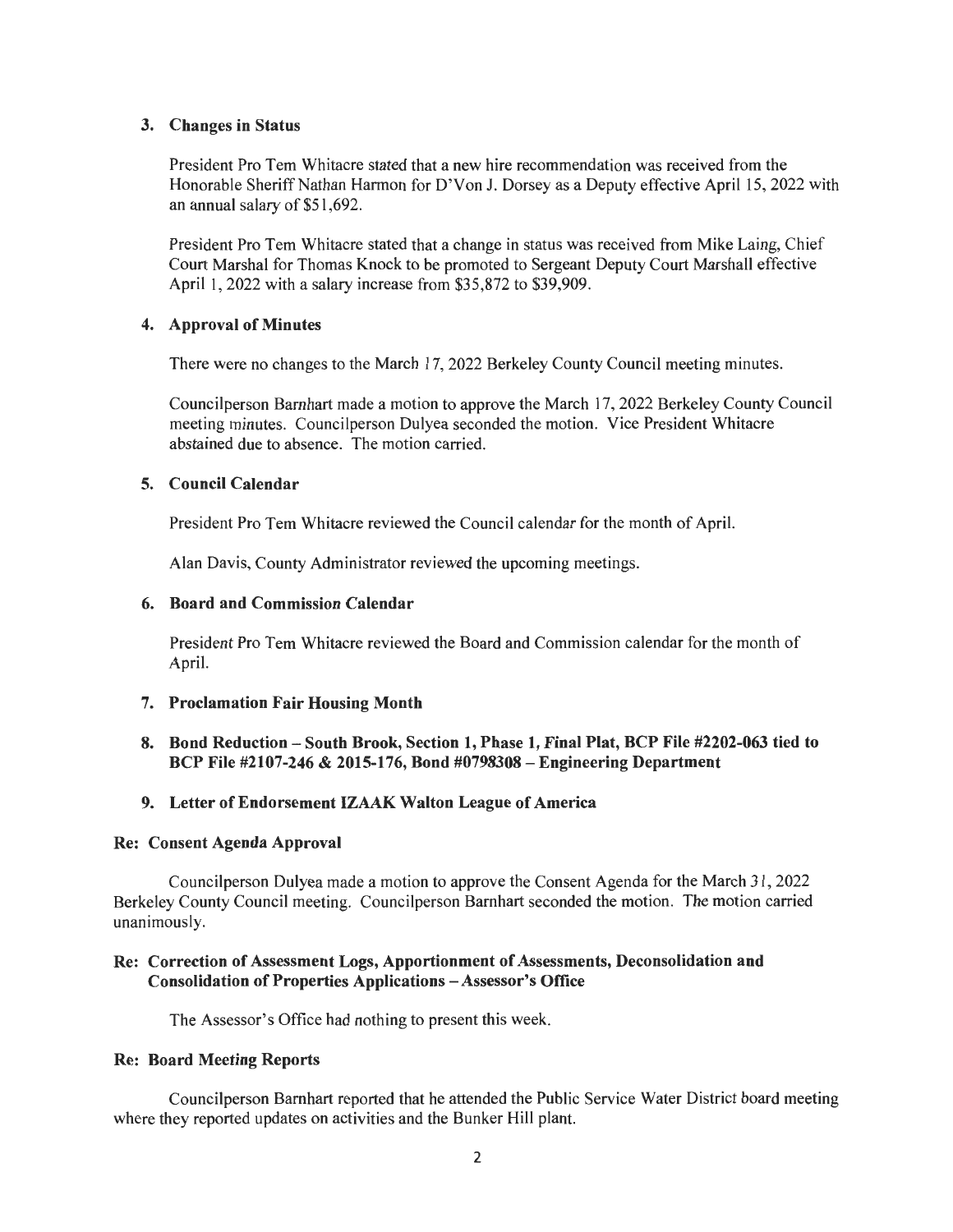Councilperson Dulyea stated that he had no meetings this week.

President Pro Tem Whitacre stated that he had no meetings this week.

Councilperson Gochenour reported that he attended the Historic Landmarks Committee meeting where they discussed the Morgan Cabin Association. Mr. Davis stated that the Council had received their proposed Agenda.

#### Re: Board and Commission Vacancies

Councilperson Gochenour requested to have a letter of reappoint sent to John Kunkle for the Public Service Sewer District board.

## Re: Councilperson Issues - Councilperson Dulyea South Berkeley Park Design

Councilperson Dulyea stated that the IT Department has put together a basic map for the South Berkeley Park project just to be able to clear a field, demo the house and provide parking. He stated that he would like to do an RFP to see what the cost would be to create a park. The consensus of the Council was to move forward with the RFP.

## Re: Mark Schiavone, Executive Director, Farmland Protection Board Request to Close an Easement

Mark Schiavone, Executive Director, Farmland Protection Board appeared before the Council requesting to close an easement for two (2) properties the first being in the Gerrardstown tax district owned by Appalachian Orchard Company and consists of 354 acres and the second being in the Tuscarara Historic District owned by Mark Burkhardt which consists of 400 acres.

Councilperson Barnhart made a motion to approve the request to close the two (2) easements as presented. Councilperson Dulyea seconded the motion. The motion carried unanimously.

## Re: Sheriff Nathan Harmon Request to Use 510/520 S. Raleigh Street Parking Lots and for Fee Waiver for Food Vendors For Community Event Day

Sheriff Nathan Harmon appeared before the Council requesting to use the 510/520 S. Raleigh Street parking lots for a community event day and to waive the fee and requirements for food vendors for that day for the event. Sheriff Harmon stated that they would be responsible for the cleanup of the parking lots and would see if he could also obtain assistance on cleanup from Community Service. A discussion followed with the Council reviewing the Mobile Food Vendor Policy.

Councilperson Gochenour made a motion to approve the Sheriff to use the 510/520 S. Raleigh Street parking lots for the community event, but stated that the mobile food vendors needed to be in compliance with page 2 of the Mobile Food Vendor Policy. Councilperson Dulyea seconded the motion. The motion carried unanimously.

### Re: Jeff Mauzy, Deputy Legal Director Orders Board of Review & Equalization

Jeff Mauzy, Deputy Legal Director presented Orders for changes to the tax books for the Council's signature previously approved by the Council during the Board of Review & Equalization.